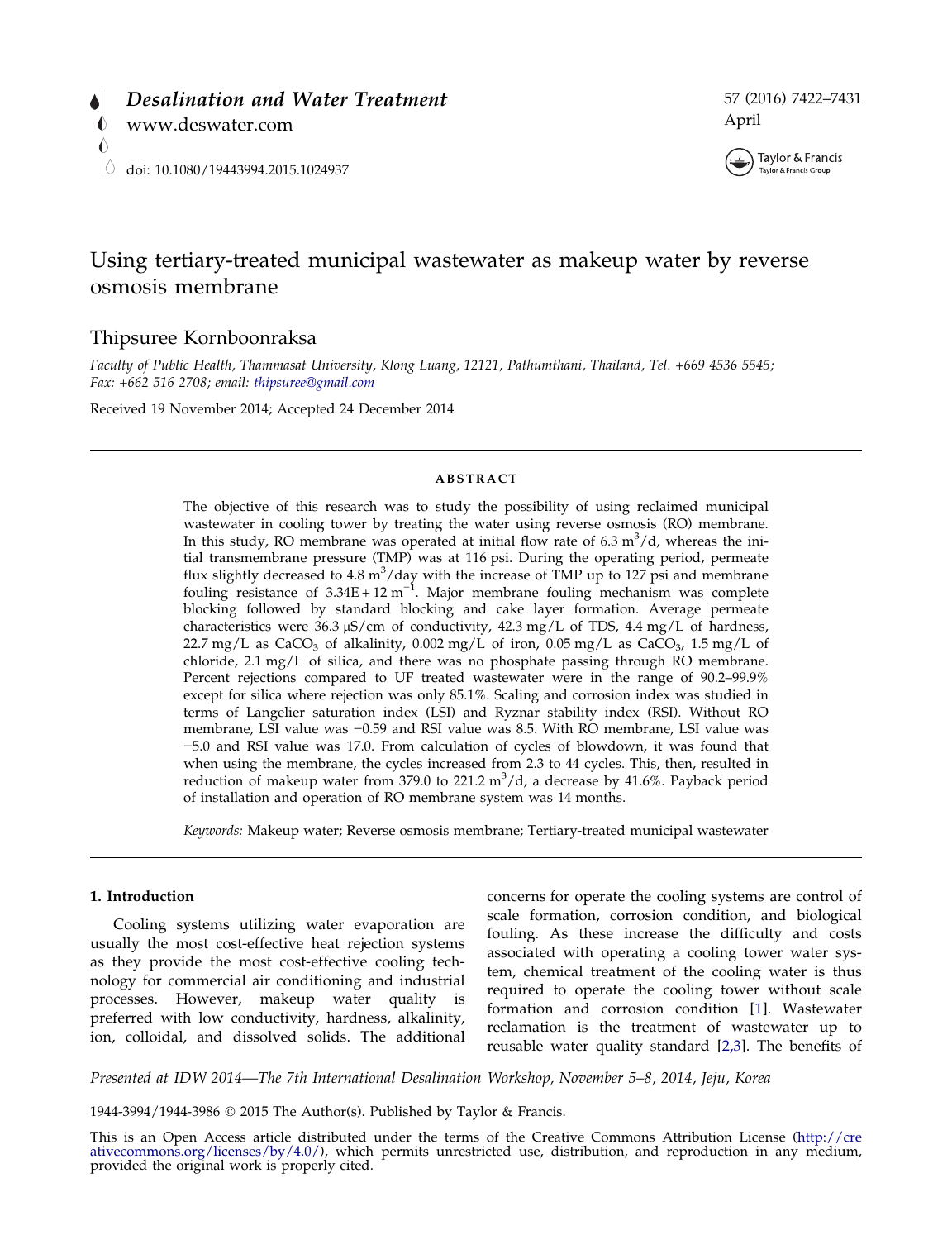wastewater reclamation are, for example, (i) reduction of reliability on natural water resources, particularly important in the water sensitive areas, (ii) cost reduction due to less purchase of water supply, and (iii) environmental impacts reduction due to reduction of energy and chemical demands. Recently, wastewater reclamation was applied in various applications in various areas such as industrial, residential, irrigation, and agricultural areas [[4–6](#page-8-0)]. Cooling tower is also one of the common options where reclaimed wastewater is used [\[7](#page-8-0)]. The principle of cooling tower involves providing cooled water by rejected heat through the natural process of evaporation. Loss of water from the evaporation results in concentrated dissolved solid which causes higher scale forming potential and leads to more corrosion problems [\[8](#page-8-0)]. To maintain the dissolved solids concentration within the standard used for cooling tower, bleed off (or blow down) of concentrated water with makeup water is required. Makeup water quality is the key factor that affects the maximum cycles of concentration; therefore, potable water is normally used as makeup water in a cooling tower. Previous study showed that the use of treated municipal wastewater resulted in higher scaling formation and corrosive potential [\[9,10\]](#page-8-0). Scaling could reduce heat transfer efficiency and overall performance of a cooling tower system [\[11](#page-8-0)]. The most common indicators used to predict the scaling and corrosive conditions are Langelier saturation index (LSI) and Ryznar stability index (RSI). However, these indices are designed to predict for calcium carbonate scaling only [[12\]](#page-8-0). Tertiary treatment of treated municipal wastewater is necessary to reduce its scaling and corrosion potential for use in cooling tower systems [[11](#page-8-0)]. Various types of tertiary treatment for reclaimed wastewater include activated carbon adsorption and ion-exchange process [\[13](#page-8-0)]. Reverse osmosis (RO) membrane is one of the suitable options for improving quality of reclaimed wastewater up to the standard used in a cooling tower. RO membrane is operated under high pressure and permeate pass through the semi-permeable membrane. It is an effective method for removing contaminants from feed water as large molecules and ions could not pass through a membrane. Disadvantage of RO membrane is membrane fouling. Membrane fouling during particle filtration occurs through a variety of mechanisms, including internal pore clogging by contaminants, coverage of pore entrances, and deposition on the membrane surface. Each of these fouling mechanisms results in a decline in the observed flow rate over time and the decrease in filtration efficiency [\[14](#page-8-0)]. Nevertheless, using a membrane is an advance on water or wastewater treatment due to its efficiency in solid

removal, effluent disinfection, and keep permeate quality constant. The objectives of this research were to study (1) the possibility of using reclaimed municipal wastewater in cooling tower by RO membrane; (2) membrane fouling and membrane resistance; (3) corrosion index in terms of LSI and RSI; (4) cycles of concentration, blown down, and makeup water in cooling tower, and (5) cost analysis.

# 2. Materials and methods

#### 2.1. Treated municipal wastewater characteristics

Wastewater was generated and collected from the various activities in a selected department store. The quantity of wastewater generated by the department store was in the range of  $1,100-1,200$  m<sup>3</sup>/d. Activated sludge treatment process was used for the treatment of wastewater. The effluent wastewater characteristics are shown in Table [1.](#page-2-0) Some of the effluent wastewater (about  $350 \text{ m}^3/\text{d}$ ) was treated further to be used in cooling tower by using sand filtration, carbon filtration followed by UF membrane process. Fig. [1](#page-2-0) shows the schematic diagram for UF currently used and RO to treat the wastewater proposed by this study. The treated municipal wastewater after UF membrane was characterized according to the parameters listed in Table [1.](#page-2-0) This treated municipal wastewater was then used as influent for RO membrane experiment conducted in this study. The treated municipal wastewater will later be referred to as treated wastewater.

#### 2.2. RO membrane experiment

Thin film RO membrane was used in this study. It was made from polyamide materials with an average pore size of 0.001 μm and effective membrane area of  $7.9 \text{ m}^2$ . The membrane was operated by 1 min running and 20 s pause at initial permeate flux of  $6.3 \text{ m}^3/\text{d}$ . Water temperature feed to the RO membrane was approximately 31.9˚C. To observe the membrane fouling potential, TMP value was recorded every hour. The permeate was characterized by pH, conductivity, TDS, hardness, alkalinity as  $CaCO<sub>3</sub>$ , iron (Fe<sup>3+</sup>), chloride (Cl<sup>−</sup>), silica, and phosphate ( $PO<sub>4</sub><sup>3−</sup>$ ).

#### 2.3. Membrane fouling

Several models [\[16–20](#page-8-0)] have been developed to describe the membrane fouling during constant pressure filtration process. Among them, three kinds of blocking models (complete blocking, standard blocking, and intermediate blocking) and the cake filtration model are described by Eqs. (1)–(4), respectively.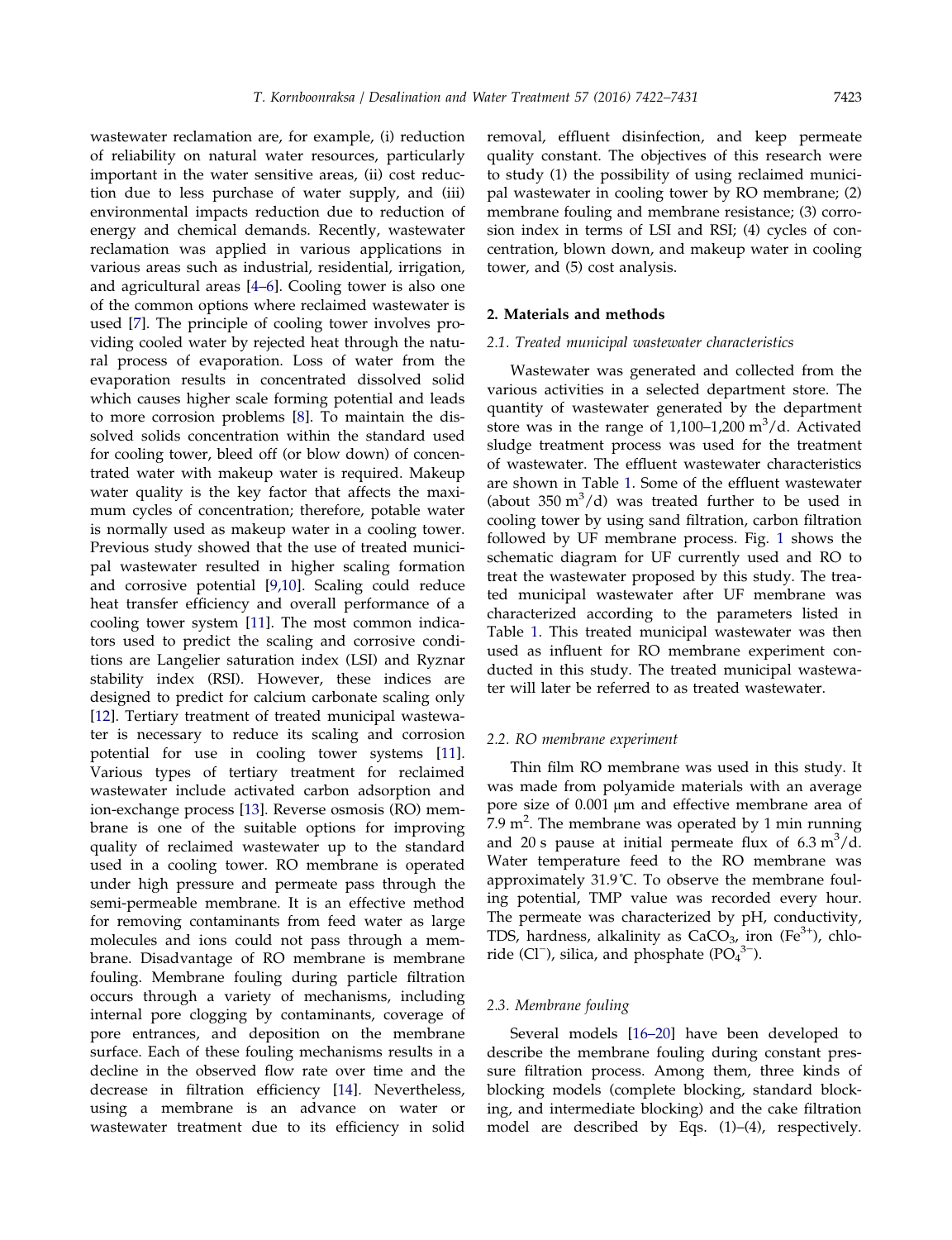|                                       |                                                    | Wastewater characteristics after each treatment<br>process |                |  |
|---------------------------------------|----------------------------------------------------|------------------------------------------------------------|----------------|--|
| Parameter                             | Water quality standard for cooling<br>tower $[15]$ | Activated sludge + sand + carbon<br>filtration             | UF<br>membrane |  |
| pH                                    | $7 - 9$                                            | 7.3                                                        | 7.3            |  |
| Conductivity, $\mu$ S/cm              | $<$ 3,000                                          | 1,134.6                                                    | 1,065.8        |  |
| Total dissolved solids (TDS),<br>mg/L | < 2,000                                            | 745.7                                                      | 687.1          |  |
| Hardness, $mg/L$                      | $300$                                              | 156.5                                                      | 131.5          |  |
| Alkalinity, $mg/L$ as $CaCO3$         | < 1,000                                            | 257.7                                                      | 232.2          |  |
| Iron, $mg/L$                          | < 1.0                                              | 0.12                                                       | 0.06           |  |
| Calcium, mg/L as $CaCO3$              | -                                                  | 73.53                                                      | 56.63          |  |
| Chloride, mg/L                        | $<$ 300                                            | 139.4                                                      | 127.6          |  |
| Silica, $mg/L$                        | < 120                                              | 15.9                                                       | 14.2           |  |
| Phosphate, mg/L                       | $<$ 20                                             | 3.4                                                        | 2.9            |  |

<span id="page-2-0"></span>Table 1 Average value of each treated wastewater characteristics



Fig. 1. Schematic diagram for the proposed wastewater treatment process: the unit in the box is currently used by the department store.

These equations have been commonly used to analyze the constant pressure dead-end membrane filtration process for MF [[21](#page-8-0)], UF [[22](#page-8-0)], and even NF/RO [[23\]](#page-8-0).

$$
\frac{\mathrm{d}(V/A)}{\mathrm{d}t} = J_0 - k_b \ (V/A) \tag{1}
$$

$$
\frac{t}{V/A} = \frac{1}{J_0} + \frac{k_s \cdot t}{2}
$$
 (2)

$$
\frac{\mathrm{d}t}{\mathrm{d}(V/A)} = \frac{1}{J_0} + k_i t \tag{3}
$$

$$
\frac{t}{V/A} = \frac{1}{J_0} + \frac{k_c}{2} (V/A)
$$
 (4)

where  $t$  is the filtration time,  $V$  is the cumulative permeate volume, A is the effective filtration area,  $J_0$  is the initial flux,  $k_{\rm b}$ ,  $k_{\rm s}$ ,  $k_{\rm i}$ ,  $k_{\rm c}$  (i.e., the well known modified fouling index) are the coefficients of complete blocking, standard blocking, intermediate blocking, and cake filtration models, respectively.

From these equations, four data plots have been proposed, where the linearity of the filtration data in the plot of  $d(V/A)/dt$  and  $V/A$ ,  $t/(V/A)$  and t,  $dt/d$  $(V/A)$  and t, and  $t/(V/A)$  and  $V/A$  offers proof of the complete blocking, standard blocking, intermediate blocking, and cake filtration model, respectively [[22](#page-8-0)]. In these equations,  $V/A$  in place of  $V$  is used in order to compensate for the effects of the different membrane areas in this study.

# 2.4. Membrane fouling resistance

Membrane fouling resistance was analyzed using Darcy's law as shown in Eq. (5).

$$
R_{\rm t} = \frac{\rm TMP}{\mu \cdot J} \tag{5}
$$

where  $R_t$ = total membrane fouling resistance  $(m^{-1})$ ; TMP = transmembrane pressure (kg/m/s<sup>2</sup>);  $\mu$  = permeate viscosity (kg/m/s);  $\bar{J}$  = Permeate flux (m<sup>3</sup>/m<sup>2</sup>/s).

#### 2.5. Scaling and corrosion index

In order to study the stability of water quality, LSI [\[24\]](#page-8-0) and RSI [\[25](#page-8-0)] were applied to estimate the tendency toward  $CaCO<sub>3</sub>$  precipitation. LSI is a measure of a solution's ability to dissolve or deposit calcium carbonate, and is often used as an indicator of corrosive level of water. Calculation of LSI is shown by Eqs. (6) and (7).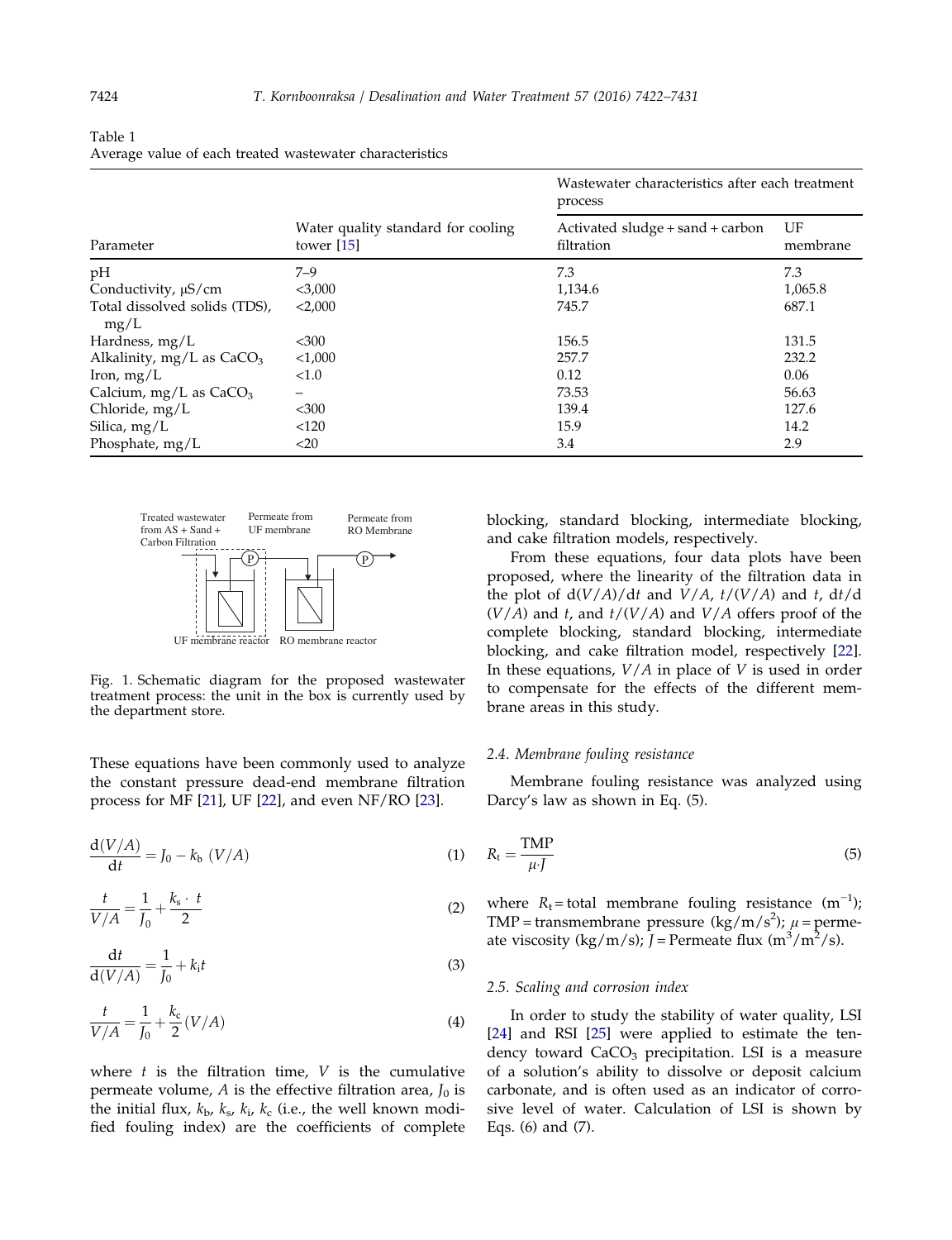$$
LSI = pHa - pHs
$$
 (6)

where  $pH_a$  is the actual  $pH$  of water and  $pH_s$  is the pH of water that has been saturated with calcium carbonate.

$$
pH_s = (9.3 + A + B) - (C + D)
$$
 (7)

where A, B, C, and D are water temperature  $(C)$ , TDS  $(mg/L)$ , hardness  $(mg/L)$ , and alkalinity  $(mg/L)$  $CaCO<sub>3</sub>$ , respectively.

RSI has its basis in the concept of saturation level. RSI attempts to quantify a relationship between  $CaCO<sub>3</sub>$  saturation and scale formation as shown by Eq. (8).

$$
RSI = 2pH_s - pH_a \tag{8}
$$

# 2.6. Makeup water requirement for cooling tower

Makeup water requirement for cooling tower was calculated based on windage rate, evaporation rate, cycle of concentration, and blow down. In this experiment, the cooling tower was composed of 14 cells and had approximately 14,000 m<sup>3</sup>/d water recirculation in the system. The windage rate was set up at 0.05% while different exchange water temperature was set at 10˚C. Windage, evaporation, cycles of concentration (or cycles), blow down, and makeup water were calculated using Eqs. (9)–(13), respectively.

Window  
Windage (m<sup>3</sup>/d)  
= 
$$
\frac{\text{Water recirculation (m3/d) × Windows rate (%)}{100}
$$
 (9)

Evaporation 
$$
(m^3/d) = 0.00085 \times 1.8
$$

\n $\times$  Water recirculation  $(m^3/d)$ 

\n $\times$  Diff. temp.  $(^{\circ}C)$ 

\n(10)

Cycles of concentration 
$$
= \frac{\text{Blow down concentration}}{\text{Makeup concentration}}
$$
(11)

Blow down 
$$
(m^3/d)
$$

\n
$$
= \frac{[Window \cdot m^3/d) \times (Cycles - 1)] - \text{Evaporation} \cdot (m^3/d)}{(1 - Cycles)}
$$

(12)

$$
\begin{aligned} \text{Makeup } (\mathbf{m}^3/\mathbf{d}) &= \text{Evaporation } (\mathbf{m}^3/\mathbf{d}) \\ &+ \text{Window } (\mathbf{m}^3/\mathbf{d}) \\ &+ \text{Blow down } (\mathbf{m}^3/\mathbf{d}) \end{aligned} \tag{13}
$$

## 3. Results and discussion

# 3.1. Monitoring of TMP and membrane resistance

The factor, which has the greatest influence on the RO membrane operation, is membrane fouling. Membrane fouling is caused by particles, colloidal materials, and mineral scaling results in permeate flux decline, and shorten membrane life due to possible membrane damage and harsh chemical cleanings employed for scale removal [\[26,27\]](#page-8-0). Fouling leads to increased TMP and decreased permeate flux with time. Fig. 2 shows the variation of TMP and permeate flux with time found in this study. It was observed that from 1 to 50 h of membrane operation time, permeate flux and TMP were almost constant. During 50–90 h, TMP slightly increased to 121.8 psi and after that it increased up to 127 psi. After 150 h, permeate flux decreased from  $6.3$  to  $4.8 \text{ m}^3/\text{d}$  and seemed to decrease continuously. High recovery RO is often limited due to biological fouling [[28,29](#page-8-0)], organics [\[30–32](#page-8-0)], colloidal [[33,34\]](#page-8-0), and membrane fouling [[35](#page-9-0)]. During the experiment of 150 h, permeate flux reduction rate was 0.009333 m<sup>3</sup>/h.

The variation of permeate flux and membrane fouling resistance with time is as shown in Fig. [3.](#page-4-0) It was found that during 1–90 h,  $R_t$  continuously increased from  $1.27E + 12$  to  $1.46E + 12$  m<sup>-1</sup>. During 100-150 h, the rapid increase of  $R_t$  was observed. It increased from  $2.20E + 12$  to  $3.34E + 12 m^{-1}$ . The increase of  $R_t$ could indicate that the membrane was fouled. The fouling mechanism was quite complicated due to the various components of feed water.

In order to predict the RO membrane fouling, it was calculated based on complete blocking model,



Fig. 2. Change of permeate flux and TMP with time.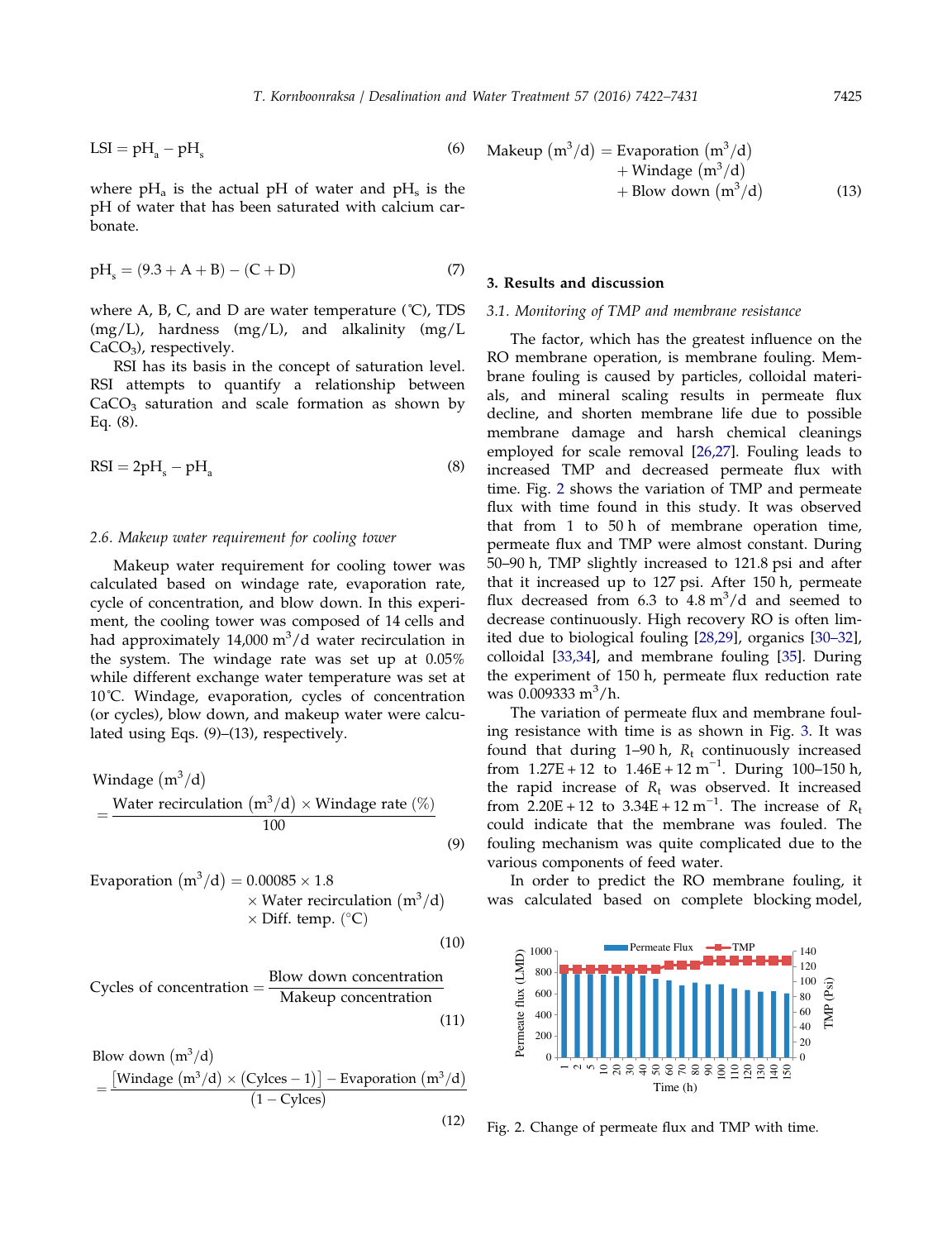<span id="page-4-0"></span>![](_page_4_Figure_1.jpeg)

Fig. 3. Membrane fouling resistance.

standard blocking model, intermediate blocking model or cake layer formation. According to Eqs. (1)–(4), fouling mechanism on the RO filtration process is as shown in Fig. 4. The figure shows that complete blocking model gives a good linearity ( $R^2 = 0.9990$ ) whereas standard blocking and cake layer models fit the data to a less extent  $(R^2 = 0.9671$  and  $R^2 = 0.9550$ , respectively). Nevertheless, there was no relationship on intermediate blocking model ( $R^2$  = 0.2620).

To observe complete blocking, standard blocking and cake layer formation models are consistent with the fact that the effective pore size of membrane was only 0.001 μm and the feed wastewater contained high concentrations of particulates and ions. Hence, the particulates and ions could accumulate on the membrane surface or block inside the pore of RO membrane. After the pore was completely blocked, the particles and ions could not pass through the membrane and could attach to the membrane surface. Then, cake layer formation occurred.

Membrane autopsy using scanning electron microscope (SEM: Hitachi version S-3400 N) could investigate the characteristic of membrane surface. The dried membranes (these were used for 150 h and underwent cleaning to recover the membrane flux) were cut at about 3 mm and pre-coated with a thin layer of gold prior to SEM analysis. The specimens were analyzed in a short period of time in order to protect the membrane destruction from a high-energy beam of electrons. The SEM results showed that carbon and oxygen were the main components on membrane as the membrane was made from synthetic materials. There were no particles adsorbed/attached on the membrane surface except particles of iron (0.83% wt) as shown in Fig. [5\(](#page-5-0)a) and (b). This would be due to the high concentration in the feed flow and the cleaning process may not completely remove the adsorbed/ attached iron on the membrane surface.

# 3.2. Permeate quality

The results of permeate quality with time is shown in Fig. [6.](#page-6-0) It could be seen that most particles and colloids were removed by RO membrane process. Compared to the feed wastewater characteristics as shown in Table [1,](#page-2-0) an average conductivity of RO permeate was

![](_page_4_Figure_9.jpeg)

Fig. 4. Membrane fouling model. (a) complete blocking, (b) standard blocking, (c) intermediate blocking, and (d) cake layer.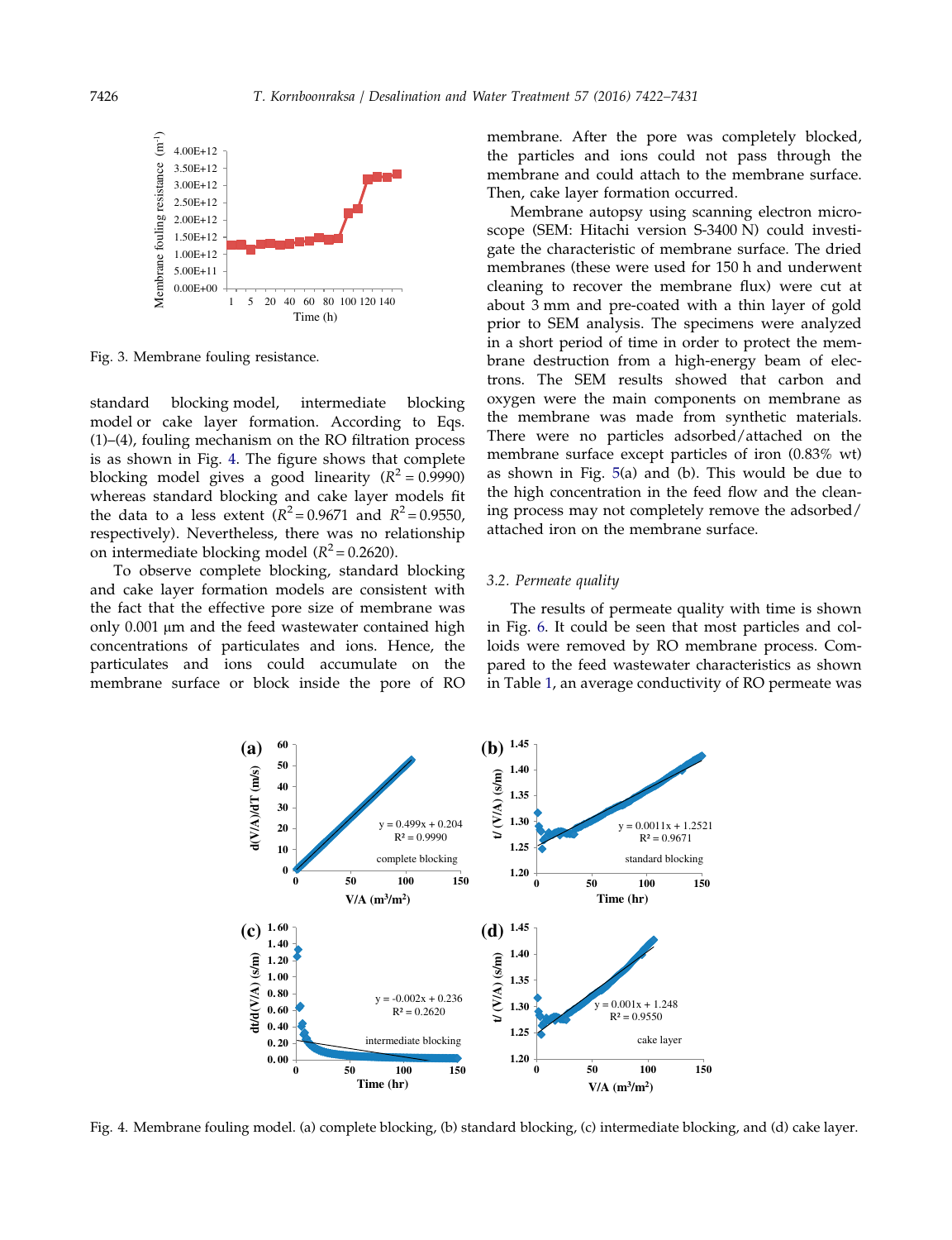<span id="page-5-0"></span>![](_page_5_Figure_1.jpeg)

(a) upper side of feed flow membrane (b) lower side of feed flow membrane

Fig. 5. Surface of membrane after cleaning.

Note: (a) Main element consisted of carbon 80.75% wt, oxygen 18.42% wt, and iron 0.83% wt. (b) Main element consisted of carbon 80.75% wt, oxygen 18.42% wt, and iron 0.83% wt.

only 36.3 μS/cm. TDS, hardness, alkalinity, iron, calcium, chloride, and silica were also less in the permeate, with average concentrations of 42.3, 4.4, 22.7 mg/L as CaCO<sub>3</sub>, 0.002, 0.05 mg/L as CaCO<sub>3</sub>, 1.5, and 2.1 mg/L, respectively. There was no phosphate found in the permeate, and this may be due to the larger molecule of phosphate compared to other ions (molecular weights of phosphate, iron, calcium, chloride are 94.97, 55.85, 40.08, 35.43, and 28.09, respectively). Percent rejections of these particles and ions were in the range of 90.2– 99.8% except for silica where the rejection was only 85.1%. The percent rejections were calculated using the UF treated wastewater as a basis. It could be concluded that permeate quality passed the standard criteria of makeup water quality in Thailand. However, pH of the permeate was lower than the pH of the feed water. From the experimental results, an average pH of the permeate was 6.7 while pH of the feed water, 7.3. It indicated the acidic nature of the permeate. This could be due to the fact that dissolved gases such as  $CO<sub>2</sub>$ could pass through the membrane and showed in the dissolved form in the permeate [[36\]](#page-9-0). Therefore, additional treatment is required in order to produce noncorrosive and mildly alkaline water before being pumped as makeup water [\[37\]](#page-9-0).

#### 3.3. Corrosion index

LSI and RSI were calculated based on Eqs. (6) and (8). LSI values of the treated wastewater  $(LSI_{treated}$ wastewater) and the permeate (LSI<sub>permeate</sub>) were -0.59 and −5.0 (Table [2](#page-7-0)). These indicate that no potential for scaling formation and  $CaCO<sub>3</sub>$  would be in the dissolved form based on the LSI values. Therefore, RO membrane could make treated water not corrosive and protect coatings of pipelines and equipment. However, considering RSI index, it was found that both the treated wastewater and the permeate showed the potential of corrosion. RSI of the permeate, RSIpermeate of 17.0, was larger than RSI value of the treated wastewater,  $RSI_{treated}$  wastewater of 8.5 (Table [2\)](#page-7-0). In fact, water with high corrosive property could not be transported in metallic pipes [[38\]](#page-9-0). However, during the evaporation process of cooling tower,  $CO<sub>2</sub>$  could possibly be released from the water and the corrosion problem could be reduced [[39](#page-9-0)].

## 3.4. Cycles of concentration

Loss of water in cooling tower in terms of windage and evaporation was calculated using Eqs. (9) and (10), respectively. The results are listed in Table [3](#page-7-0). Loss of water recirculation from windage and evaporation resulted in higher dissolved solids concentration and the blowdown of water was required. In order to calculate the cycles of concentrations, hardness concentration was the key factor of treated wastewater while alkalinity concentration was the key factor of permeates to be substituted in Eqs. (14) and (15). Then, the cycles of concentration were 2.3 cycles for the treated wastewater while permeate were 44 cycles.

Cycles<sub>treated</sub> wastewater  
= 
$$
\frac{300 \text{ mg/L of Hardness}_{standard \text{ makeup water quality}}}{131.5 \text{ mg/L of Hardness}_{treated \text{ wastewater}}}
$$
 = 2.3 (14)

 $Cycles_{\rm permeate}$ 

$$
= \frac{1,000 \text{ mg/L of Alkalinity}_{\text{standard makeup water quality}}}{22.7 \text{ mg/L of Alkalinity}_{\text{permeate}}} = 44
$$

(15)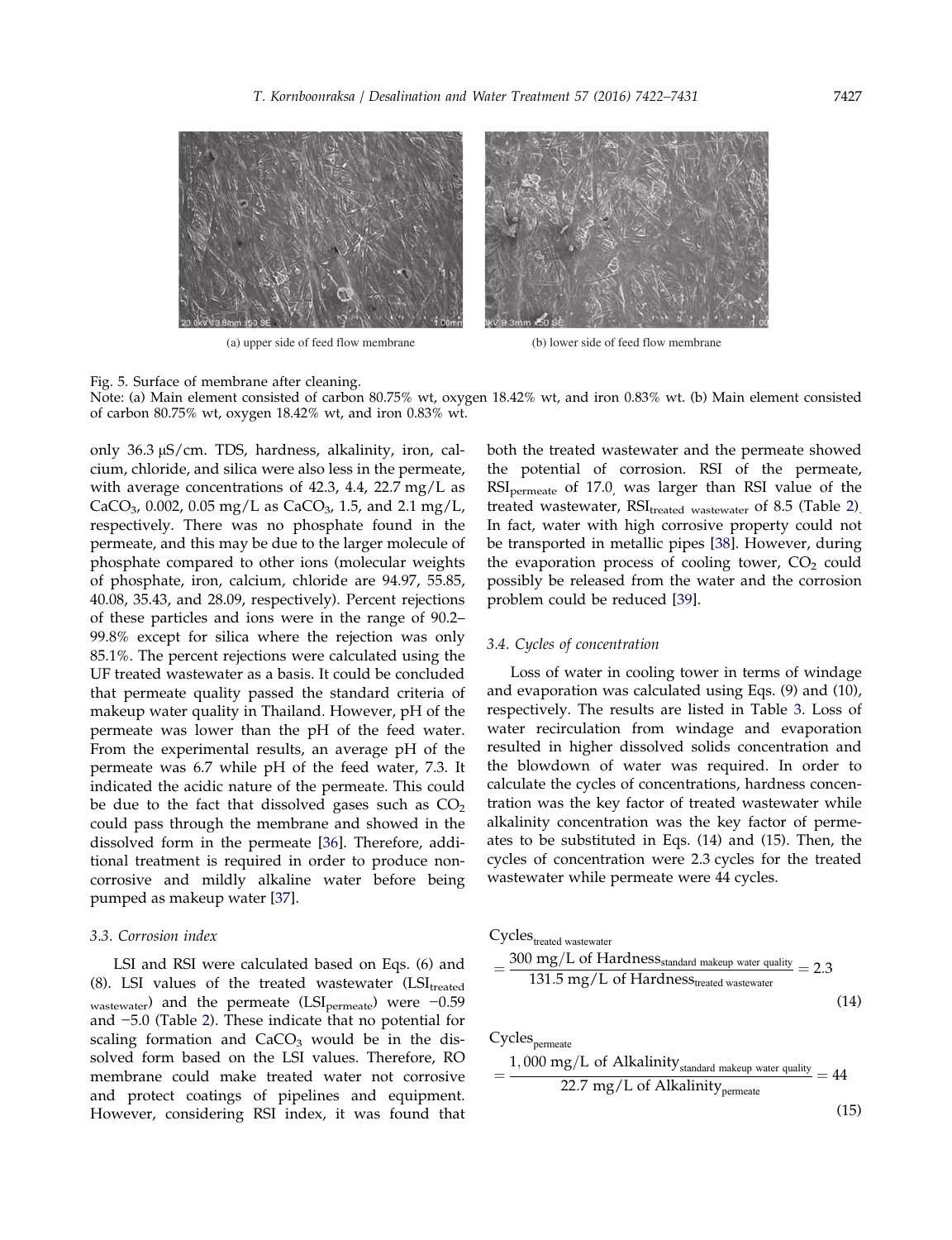<span id="page-6-0"></span>![](_page_6_Figure_1.jpeg)

Fig. 6. Permeate quality during the operation period. (a) pH, (b) Conductivity, (c) TDS, (d) Hardness, (e) Alkalinity, (f) Iron, (g) Calcium, (h) Chloride, (i) Silica, and (j) Phosphate.

The blowdown required for the treated wastewater and the permeate were calculated using Eq. (12) and the results are shown in Table [3](#page-7-0). Comparing to using the permeate, using treated wastewater (containing more impurities than the permeate) resulted in less cycles of concentration, and much more amount of blowdown was required. The blow down of  $157.8 \text{ m}^3/\text{d}$  was required when using the treated wastewater as makeup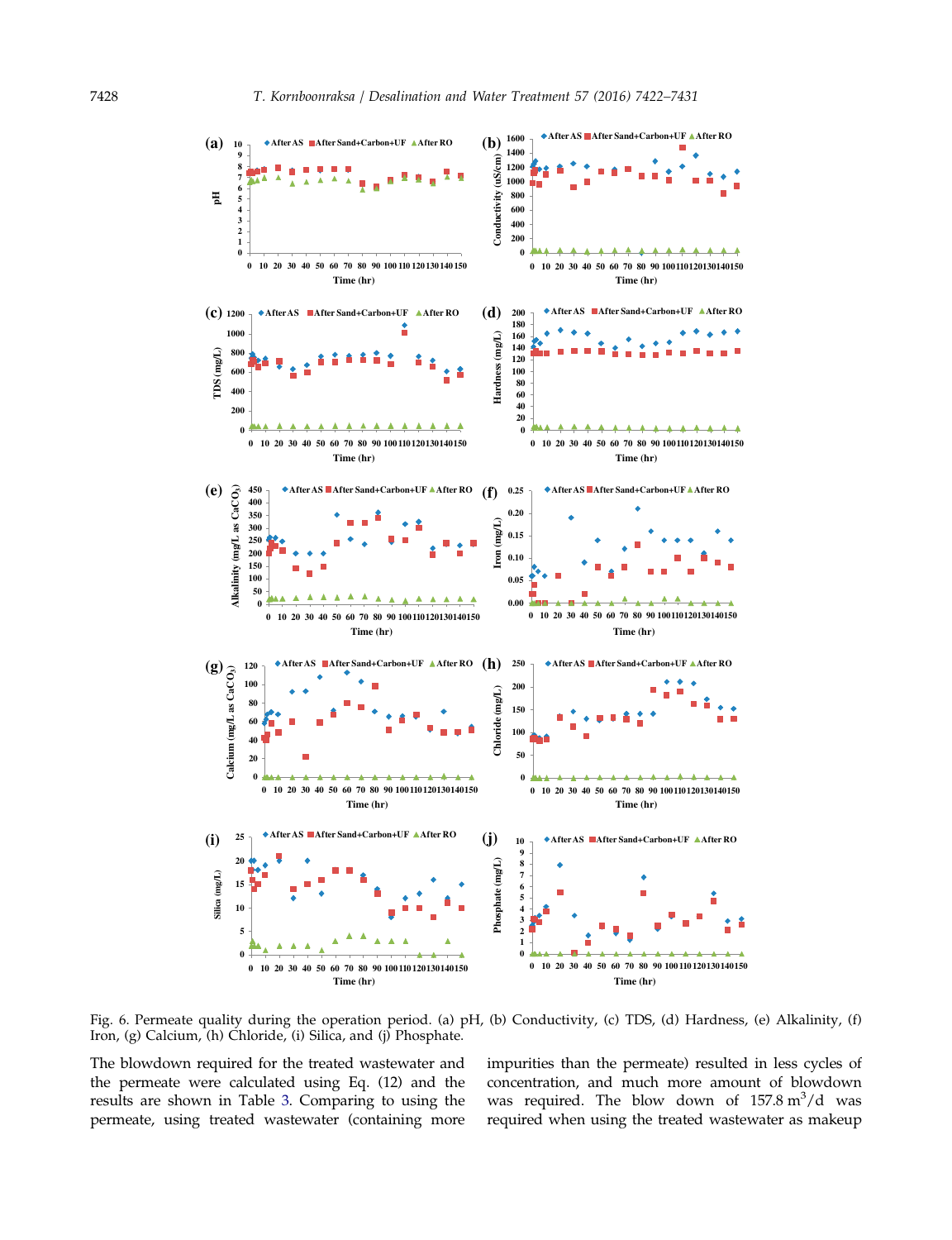<span id="page-7-0"></span>

| Table 2                         |  |
|---------------------------------|--|
| Comparison of LSI and RSI value |  |

| Index  | Saturation pH                                                                      | Treated<br>wastewater | Permeate |
|--------|------------------------------------------------------------------------------------|-----------------------|----------|
| LSI    | LSI $(+)$ ; CaCO <sub>3</sub> precipitation likely, scale can form                 | $-0.59$               | $-5.0$   |
| $[40]$ | LSI $(-)$ ; no potential for scaling, CaCO <sub>3</sub> will dissolve              |                       |          |
|        | LSI (0); stable water. If the temperature of water change, scaling may occur       |                       |          |
| RSI    | $RSI < 6$ ; the scale tendency increase as the index decrease                      | 8.5                   | 17.0     |
| [41]   | $RSI > 7$ ; the calcium carbonate formation probably does not lead to a protective |                       |          |
|        | corrosion inhibitor films                                                          |                       |          |
|        | $RSI > 8$ ; mild steel corrosion becomes an increasing problem                     |                       |          |

Table 3

Makeup water requirement when using the UF treated wastewater and RO permeate

| Parameter                                | UF treated wastewater | RO permeate |
|------------------------------------------|-----------------------|-------------|
|                                          | 7.0                   | 7.0         |
| Windage, $m^3/d$<br>Evaporation, $m^3/d$ | 214.2                 | 214.2       |
| Blowdown, $m^3/d$                        | 157.8                 | 0.0         |
| Makeup water, $m^3/d$                    | 379.0                 | 221.2       |

water whereas the blow down was not necessary when the permeate was used. Clearly, this is because the water quality of the permeate was better. Finally, the quantity of makeup water was calculated using Eq. (13). It was found that using the treated wastewater required 379.0  $\text{m}^3/\text{d}$  of makeup water whereas using the permeate required only 221.2  $\mathrm{m}^3/\mathrm{d}$  equivalent to only 41.6% of the makeup water used when using the treated wastewater.

#### 3.5. Cost analysis

To compare an advantage of treating water further with RO membrane using the conventional UF membrane system, cost is one key factor that influences on making the decision. The capital cost of RO membrane was approximately 2,000,000 THB (capacity of permeate production at  $300 \text{ m}^3/\text{d}$  and its operating cost calculated based on electricity usage only was 774.2 THB/day or 23,226 THB/month. Since having the RO membrane could save makeup water of  $157.8 \text{ m}^3/\text{d}$  and the makeup water used in the conventional UF system cost 35 THB/ $m<sup>3</sup>$ , the payback period of having the RO membrane was only 14 months as shown by Eq. (16).

#### Payback period

| Amount to be initially invested                        |
|--------------------------------------------------------|
| Estimated Annual net Cash Inflow                       |
| 2,000,000 THB                                          |
| $(165, 690 \text{ THB/mol} - 23, 226 \text{ THB/mol})$ |
| $=$ 14 month                                           |

Note: RO membrane system required the electricity of 1.25 kW/ $m<sup>3</sup>$  permeate; based on the electricity cost of 3.5 THB/kW.

# 4. Conclusions

In order to use reclaimed municipal wastewater in a cooling tower, RO membrane process could be used to treat the water. After the RO membrane process, permeate quality could pass the standard criteria of makeup water quality in Thailand. The permeate contained low concentrations of colloidal and ions which yielded in more cycles of concentration than the conventional UF-treated water. This also led to the lower makeup water demand. However, there is an issue of membrane fouling. From the results, it was found that the main membrane fouling mechanism for RO membrane was complete blocking, which then was followed by standard blocking and cake layer formation, respectively.

#### Acknowledgment

(16)

This work was supported by the National Research University Project of Thailand Office of Higher Education Commission and Thammasat University, Thailand.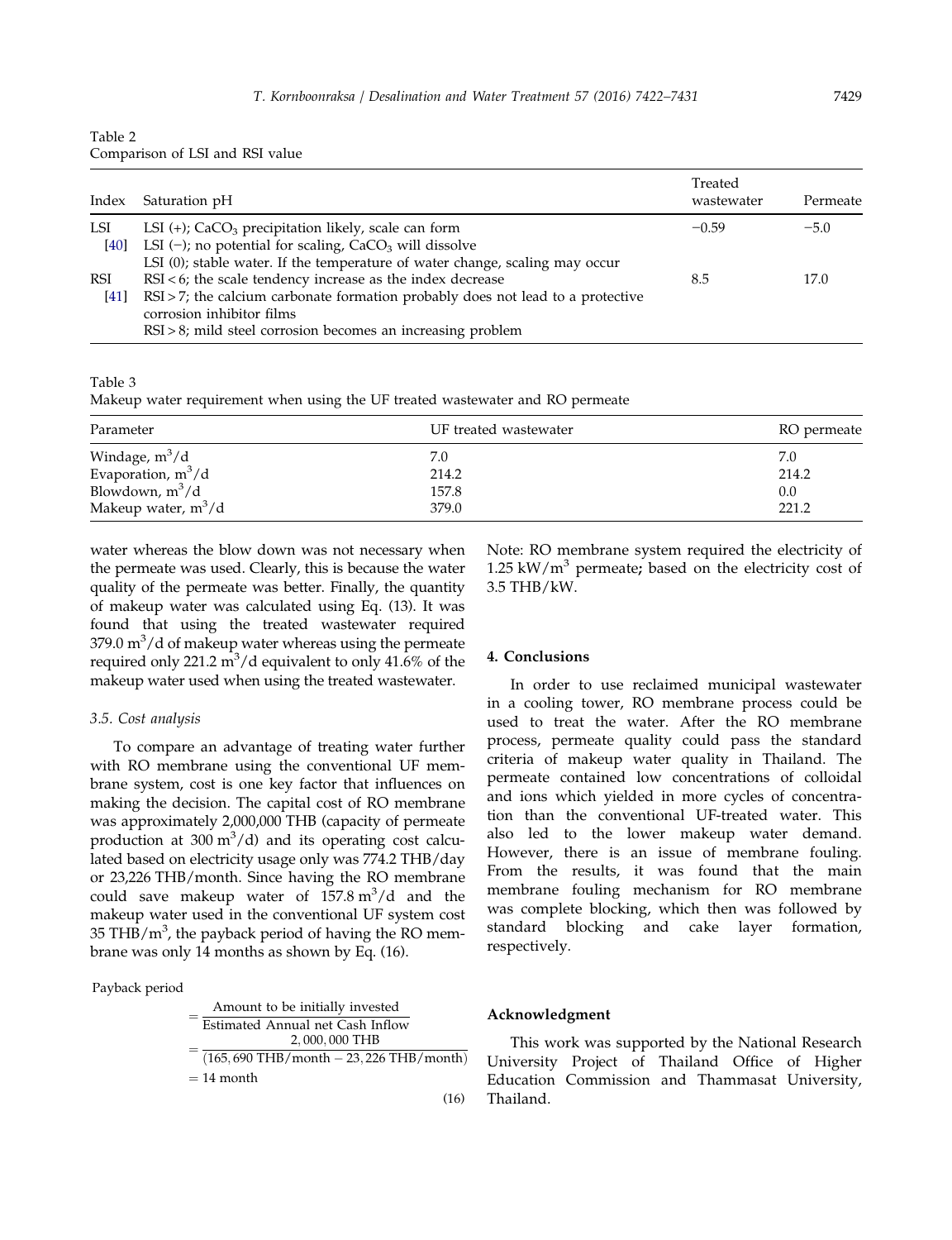#### References

- [1] H.W. Stanford III, HVAC Water Chillers and Cooling Towers: Fundamentals, Application, and Operation, second ed., CRC Press, Florida, FL, 2012.
- [2] U.S. Environmental Protection Agency (USEPA) and Cooperative Research and Development Agreement (CRADA). Guidelines for Water Reuse 2012, CDM Smith Inc., Massachusetts, 2012.
- [3] S. Daryl, K. Jim, M. Mike, U. Murray, Growing Crops with Reclaimed Wastewater, CSIRO Publishing, Victoria, 2006.
- [4] A. Takashi, B. Franklin, L. Harold, T. Ryujiro, T. George, AECOM Company, Water Reuse: Issues, Technologies and Applications, Metcalf & Eddy, Inc., New York, NY, 2007.
- [5] C. Tomás, Water reuse of south Barcelona's wastewater reclamation plant, Desalination 218 (2008) 43–51.
- [6] S. Rana, S.K. Bag, D. Golder, R.S. Mukherjee, C. Pradhan, B.B. Jana, Reclamation of municipal domestic wastewater by aquaponics of tomato plants, J. Ecol. Eng. 37(6) (2011) 981–988.
- [7] W. Bandupala, B.K. Ralph, J.D.F. Cristopher, Reuse of treated sewage effluent for cooling water make up: A feasibility study and a pilot plant study, Water Sci. Technol. 33(10–11) (1996) 363–369.
- [8] T. Keister, Cooling Water Management: Basic Principles and Technology, Technical Paper, ProChem Tech International Inc., Pennsylvania, 2001.
- [9] M.K. Hsieh, H. Li, S.H. Chien, J.D. Monnell, I. Chowdhury, D.A. Dzombak, R.D. Vidic, Corrosion control when using secondary treated municipal wastewater as alternative makeup water for cooling tower systems, Water Environ. Res. 82 (2010) 2346–2356.
- [10] H.H. Uhlig, R.W. Revie, Corrosion and Corrosion Control—An Introduction to Corrosion, third ed., Wiley, New York, NY, 1985.
- [11] R.C. Mahbuboor, H. Ming-Kai, D.V. Radisav, A.D. David, Corrosion management in power plant cooling systems using tertiary-treated municipal wastewater as makeup water, Corros. Sci. 61 (2012) 231–241.
- [12] S.S. Kumar, A. Suriyanarayanan, B.S. Panigrahi, Studies on performance of indices in cooling water system, Indian J. Chem. Technol. 19 (2012) 75–80.
- [13] Y. Shu-Hai, T. Dyi-Hwa, G. Gia-Luen, Y. Jyh-Jian, The potential for the recovery and reuse of cooling water in Taiwan, Resour. Conserv. Recycl. 26(1) (1999) 53–70.
- [14] S.T. Nguyen, F.A. Roddick, J.L. Harris, Membrane foulants and fouling mechanisms in microfiltration and ultrafiltration of an activated sludge effluent, Water Sci. Technol. 62(9) (2010) 1975–1983.
- [15] T. Munsin, P. Pipan, How to Improve the Water Quality for Boiler, Chulalongkorn University Press, Bangkok, 2002.
- [16] P.H. Hermans, H.L. Bredee, Principles of the mathematical treatment of constant-pressure filtration, J. Soc. Chem. Ind. 55 (1936) 1–4.
- [17] J. Hermia, Constant pressure blocking filtration laws– application to power-law non-Newtonian fluids, Trans. IChemE. 60 (1982) 183–187.
- [18] C.C. Ho, A.L. Zydney, A combined pore blockage and cake filtration model for protein fouling during microfiltration, J. Colloid Interface Sci. 232 (2000) 389–399.
- [19] J.W. Cho, G. Amy, Y.M. Yoon, J. Sohn, Predictive models and factors affecting natural organic matter (NOM) rejection and flux decline in ultrafiltration (UF) membranes, Desalination 142 (2002) 245–255.
- [20] G. Bolton, D. Lacasse, R. Kuriyel, Combined models of membrane fouling: Development and application to microfiltration and ultrafiltration of biological fluids, J. Membr. Sci. 277 (2006) 75–84.
- [21] C.H. Wei, S. Laborie, R. Ben Aim, G. Amy, Full utilization of silt density index (SDI) measurements for seawater pre-treatment, J. Membr. Sci. 405–406 (2012) 212–218.
- [22] S.F.E. Boerlage, M.D. Kennedy, M.R. Dickson, D.E.Y. El-Hodali, J.C. Schippers, The modified fouling index using ultrafiltration membranes (MFI-UF): Characterisation, filtration mechanisms and proposed reference membrane, J. Membr. Sci. 197 (2002) 1–21.
- [23] F. Wang, V.V. Tarabara, Pore blocking mechanisms during early stages of membrane fouling by colloids, J. Colloid Interface Sci. 328 (2008) 464–469.
- [24] W.F. Langelier, The analytical control of anti-corrosive, Water Treat. (1936) 1500–1521.
- [25] J.W. Ryznar, A new index for determining amount of calcium carbonate scale formed by a water, J. AWWA 36 (1944) 473–486.
- [26] T. Fang, H. Hong-Ying, S. Li-Juan, W. Qian-Yuan, J. Yan-Mei, G. Yun-Tao, H. Jing-Jing, Fouling of reverse osmosis membrane for municipal wastewater reclamation: autopsy results from a full-scale plant, Desalination 349 (2014) 73–79.
- [27] J. Thompson, N. Lin, E. Lyster, R. Arbel, T. Knoell, J. Gilron, Y. Cohen, RO membrane mineral scaling in the presence of a biofilm, J. Membr. Sci. 415–416 (2012) 181–191.
- [28] P. Xu, C. Bellona, J.E. Drewes, Fouling of nanofiltration and reverse osmosis membranes during municipal wastewater reclamation: Membrane autopsy results from pilot-scale investigations, J. Membr. Sci. 353 (2010) 111–121.
- [29] H. Ivnitsky, D. Minz, L. Kautsky, A. Preis, A. Ostfeld, R. Semiat, C.G. Dosoretz, Biofouling formation and modeling in nanofiltration membranes applied to wastewater treatment, J. Membr. Sci. 360 (2010) 165–173.
- [30] Y. Yu, S. Lee, S. Hong, Effect of solution chemistry on organic fouling of reverse osmosis membranes in seawater desalination, J. Membr. Sci. 351 (2010) 205–213.
- [31] Y. Zhao, L. Song, S.L. Ong, Fouling of RO membranes by effluent organic matter (EfOM): Relating major components of EfOM to their characteristic fouling behaviors, J. Membr. Sci. 349 (2010) 75–82.
- [32] W. Ying, N. Siebdrath, W. Uhl, V. Gitis, M. Herzberg, New insights on early stages of RO membranes fouling during tertiary wastewater desalination, J. Membr. Sci. 466 (2014) 26-35.
- [33] S.T.V. Sim, A.H. Taheri, T.H. Chong, W.B. Krantz, A.G. Fane, Colloidal metastability and membrane fouling—Effects of crossflow velocity, flux, salinity and colloid concentration, J. Membr. Sci. 469 (2014) 174–187.
- [34] C.Y. Tang, T.H. Chong, A.G. Fane, Colloidal interactions and fouling of NF and RO membranes: A review, Adv. Colloid Interface Sci. 164 (2011) 126–143.

<span id="page-8-0"></span>